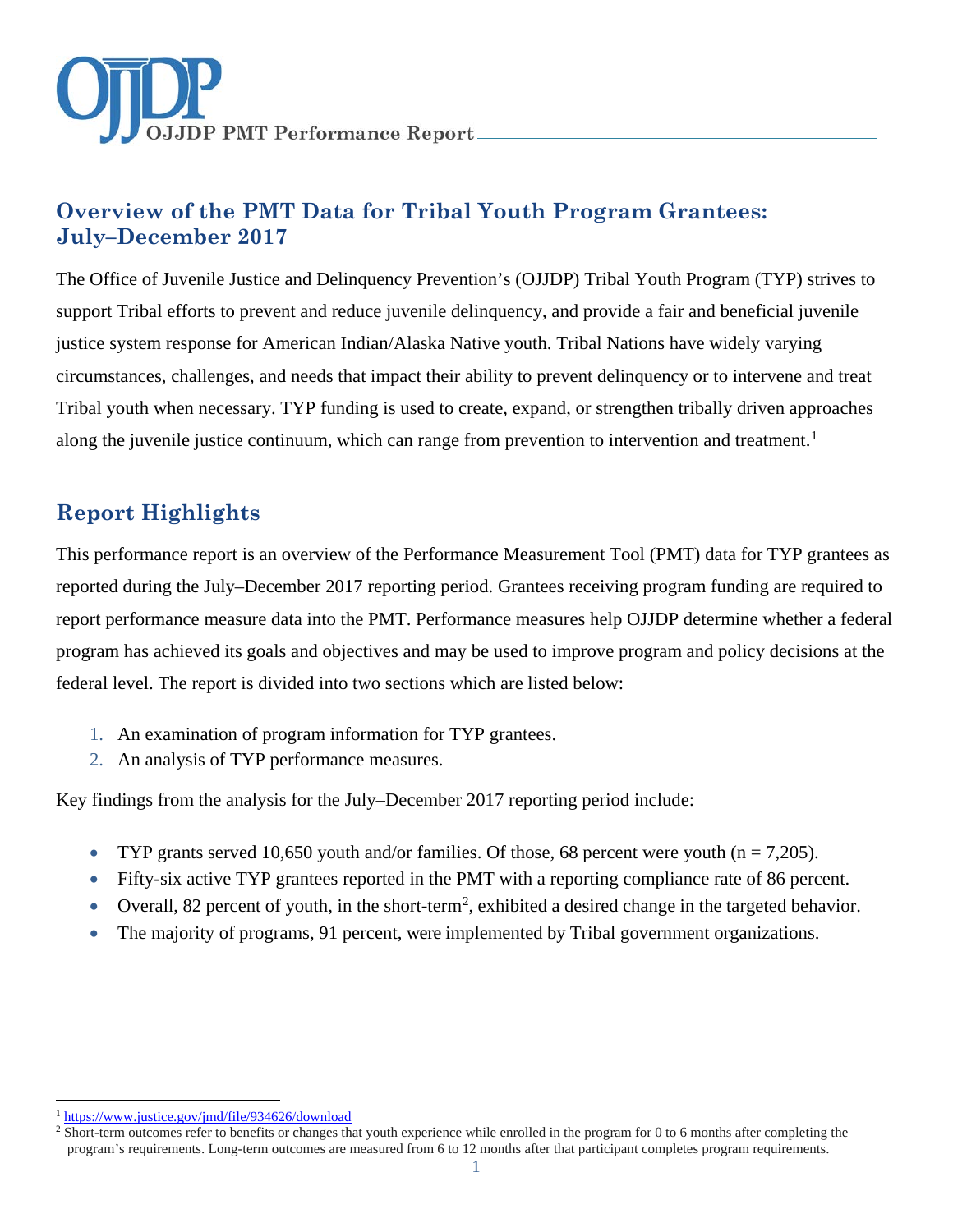## **1. Examination of Program Information**

## *1.1 Reporting Compliance*

 $\ddot{\phantom{a}}$ 

Table 1, below, outlines the reporting compliance rate of active federal awards for the July−December 2017 reporting period. Sixty-five grants were active during the reporting period; however, 56 grantees completed their PMT data entry requirements, for a reporting compliance rate of 86 percent.<sup>[3](#page-1-0)</sup> The compliance rate has increased 12 percent since the previous reporting period.[4](#page-1-1)

|                              | <b>Status</b>      |             |                 |              |                |
|------------------------------|--------------------|-------------|-----------------|--------------|----------------|
| <b>Data Reporting Period</b> | <b>Not Started</b> | In Progress | <b>Complete</b> | <b>Total</b> | <b>Percent</b> |
| July-December 2017           | 9                  | 0           | 56              | 65           | 86%            |

#### **Table 1: Status of TYP Active Grants (July–December 2017)**

## *1.2 Evidence-Based Programming and Funding Information*

Grantees are also required to report whether they use their funding to implement evidence-based programs or practices. OJJDP encourages grantees to use evidence-based practices to increase the effectiveness of their programs. Evidence-based programs and practices include program models that have been shown, through rigorous evaluation and replication, to be effective at preventing or reducing juvenile delinquency or related risk factors. Organizations, however, may face challenges implementing evidence-based practices or programs since it can often require active involvement of key stakeholders at the state and local level and substantial start-up costs. Despite these challenges, 41 percent of TYP grantees  $(n = 23)$  implemented evidence-based programs and/or practices using funding totaling \$8,797,392 (figure 1).

<span id="page-1-1"></span><span id="page-1-0"></span><sup>&</sup>lt;sup>3</sup> Grantees that were not operational, or who did not complete their performance report, are excluded from further analysis in this report. <sup>4</sup> Reference [January–June 2017 TYP Performance Report Table 1. Status of TYP Active Grants Reporting by Reporting Period: January 2011–June](https://ojjdppmt.ojp.gov/help/OJJDP%20RE_Tribal%20Youth%20Program_Final_2017_508.pdf)  [2017](https://ojjdppmt.ojp.gov/help/OJJDP%20RE_Tribal%20Youth%20Program_Final_2017_508.pdf)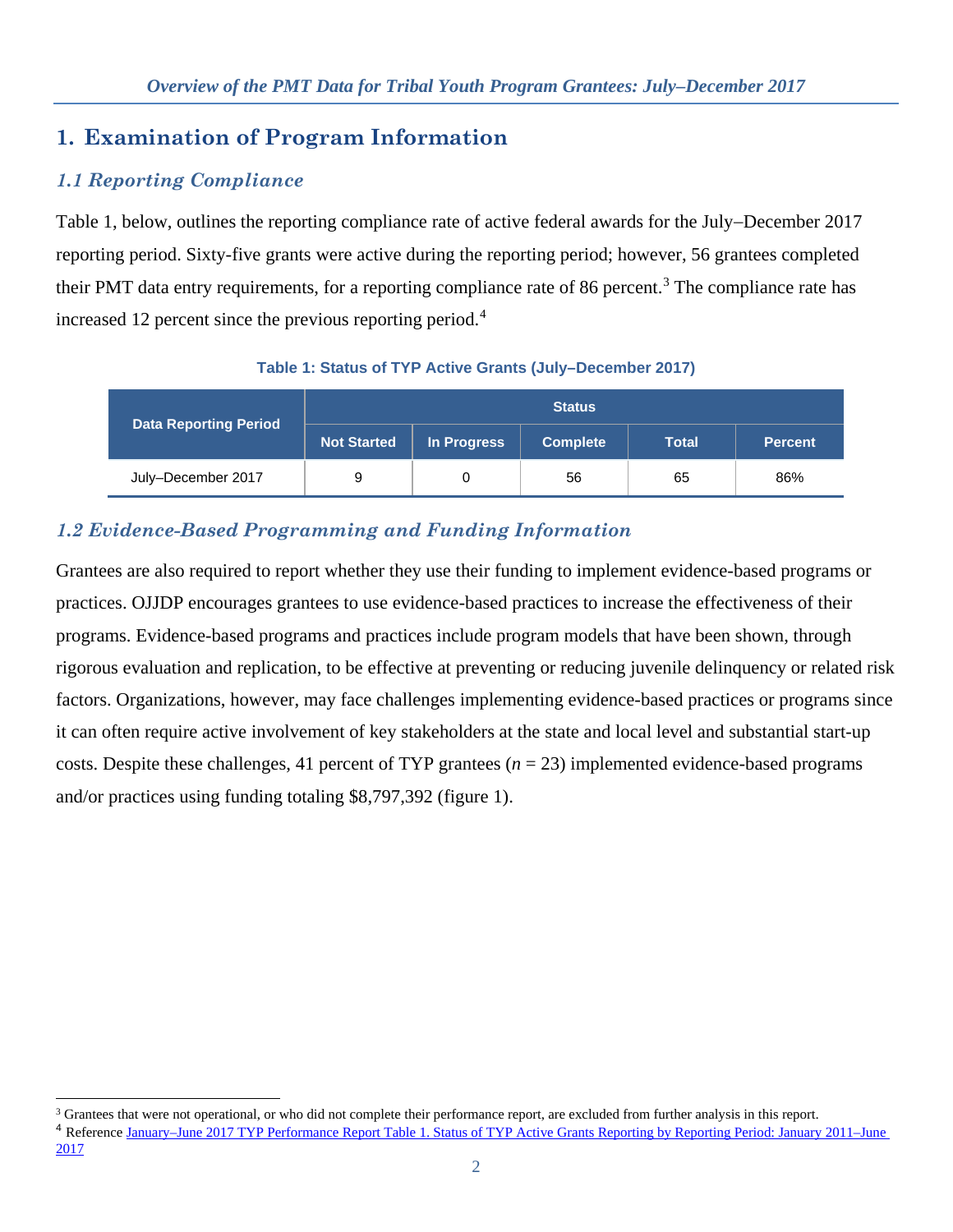

#### **Figure 1: Grantees Implementing Evidence-Based Programs and/or Practices (July–December 2017) [5](#page-2-0)**

### *1.3 Award Amounts by State and District*

Table 2 presents the total number of grants and the total grant amounts awarded to TYP grantees by state.<sup>[6](#page-2-1)</sup> Based on current and active TYP grants, Washington received the most funds (\$3,932,705), followed by Alaska (\$2,635,534), and California (\$1,823,899). This is understandable since Washington and California are home to a large population of American Indians and Alaska to Alaska Natives.<sup>[7](#page-2-2)</sup>

| <b>State</b> | <b>Number of</b><br><b>Awards</b> | <b>Amount Awarded</b> | <b>State</b> | <b>Number of</b><br><b>Awards</b> | <b>Amount Awarded</b> |
|--------------|-----------------------------------|-----------------------|--------------|-----------------------------------|-----------------------|
| <b>WA</b>    | 11                                | \$3,932,705           | AZ           | 2                                 | \$837,208             |
| AK           | $\overline{7}$                    | \$2,635,534           | <b>MT</b>    | 2                                 | \$746,457             |
| CA           | 5                                 | \$1,823,899           | <b>ME</b>    | 1                                 | \$499,696             |
| <b>OR</b>    | $\overline{4}$                    | \$1,649,245           | <b>SC</b>    | 1                                 | \$499,639             |
| <b>NM</b>    | $\overline{4}$                    | \$1,411,333           | <b>NV</b>    | 1                                 | \$372,123             |
| <b>OK</b>    | $\overline{4}$                    | \$1,349,189           | ID           | 1                                 | \$349,464             |
| WI           | $\overline{4}$                    | \$1,335,395           | <b>ND</b>    | 1                                 | \$345,300             |
| MI           | $\overline{4}$                    | \$1,307,750           | <b>NE</b>    | 1                                 | \$344,395             |
| <b>SD</b>    | $\overline{2}$                    | \$937,035             | IA           | 1                                 | \$318,142             |

#### **Table 2: Total TYP Grant Amount by State (July–December 2017)[8](#page-2-3)**

<span id="page-2-0"></span> $5 N = 56$ 

<span id="page-2-1"></span><sup>&</sup>lt;sup>6</sup> The grant amounts represent the grant program for the life of the award, regardless of when it was awarded, and do not account for how much funding the grantee has spent during the reporting period.

<span id="page-2-2"></span><sup>7</sup> <https://www.census.gov/prod/cen2010/briefs/c2010br-10.pdf>

<span id="page-2-3"></span> $8N = 56$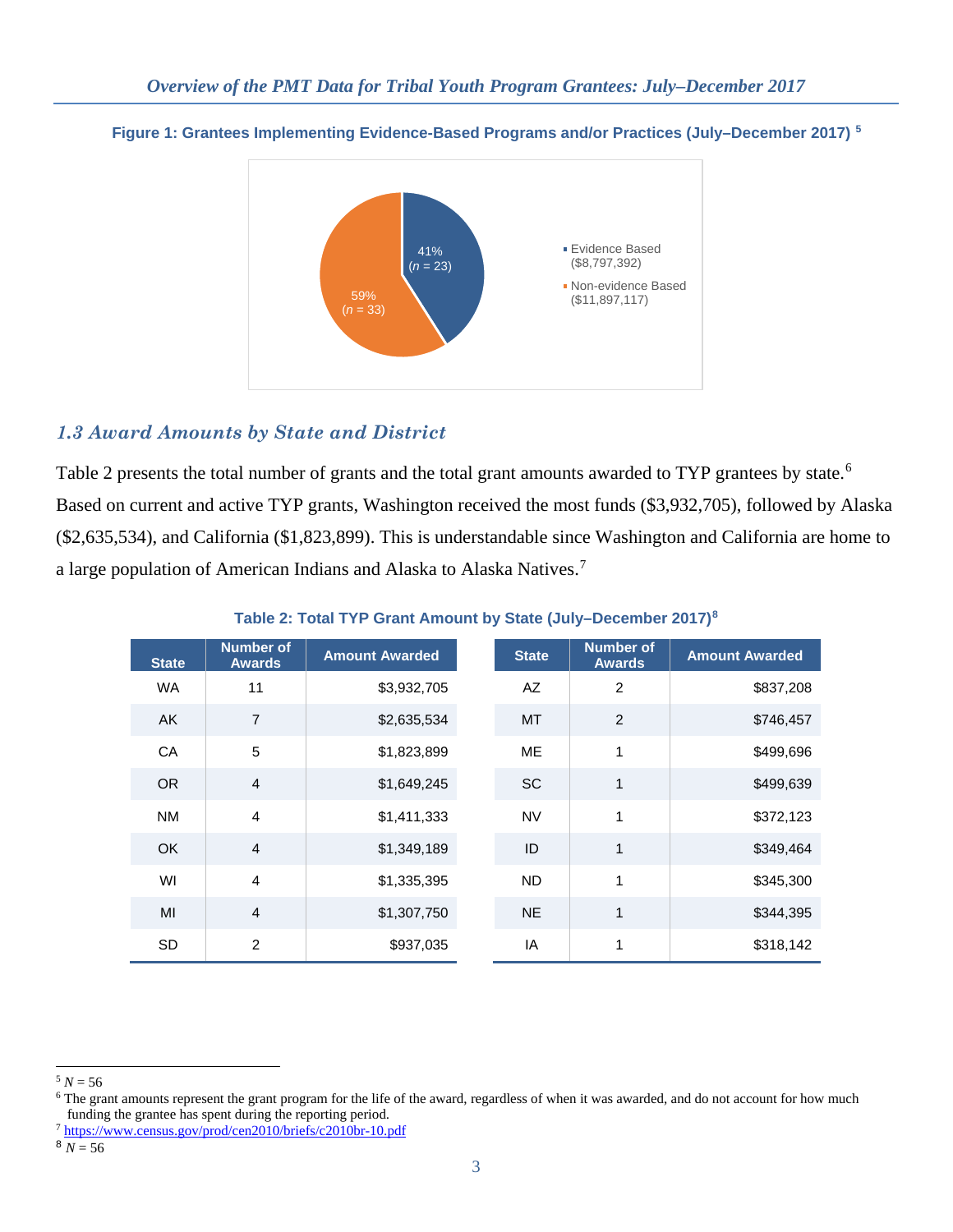### *1.4 Organization Type*

An examination of the types of organizations that implemented programs using TYP funding (table 3) revealed that Tribal government organizations administered 91 percent of the programs (*n* = 51), followed by nonprofit community-based organizations (5 percent,  $n = 3$ ).

| <b>Organization Type</b>                | <b>Number of</b><br><b>Awards</b> | Percentage |
|-----------------------------------------|-----------------------------------|------------|
| <b>Tribal Government</b>                | 51                                | 90%        |
| Non-profit Community-based Organization | 3                                 | 6%         |
| Juvenile Justice                        |                                   | 2%         |
| School/Other Education                  |                                   | 2%         |
| Total                                   | 56                                | 100%       |

#### **Table 3: Organizations by Number and Type (July-December 2017)**

### *1.5 Planning Activities*

Figure 4 represents the percentage of grantees (43 percent) who conducted planning activities in support of their grant program and the percentage of grantees in the implementation stage. TYP grantees are required to have a dedicated planning period at the start of their grant award. In addition, grantees are required to travel to strategic-planning training sessions and to submit a comprehensive plan for implementing their program. The implementation stage follows the planning stage. During the implementation stage, grantees are providing services and collecting data on the performance measures. Further discussion of the planning period measures is in the Analysis of Performance Measures Data section.



#### <span id="page-3-0"></span>**Figure 2: Percentage of Grantees in Planning Period (July–December 2017)[9](#page-3-0)**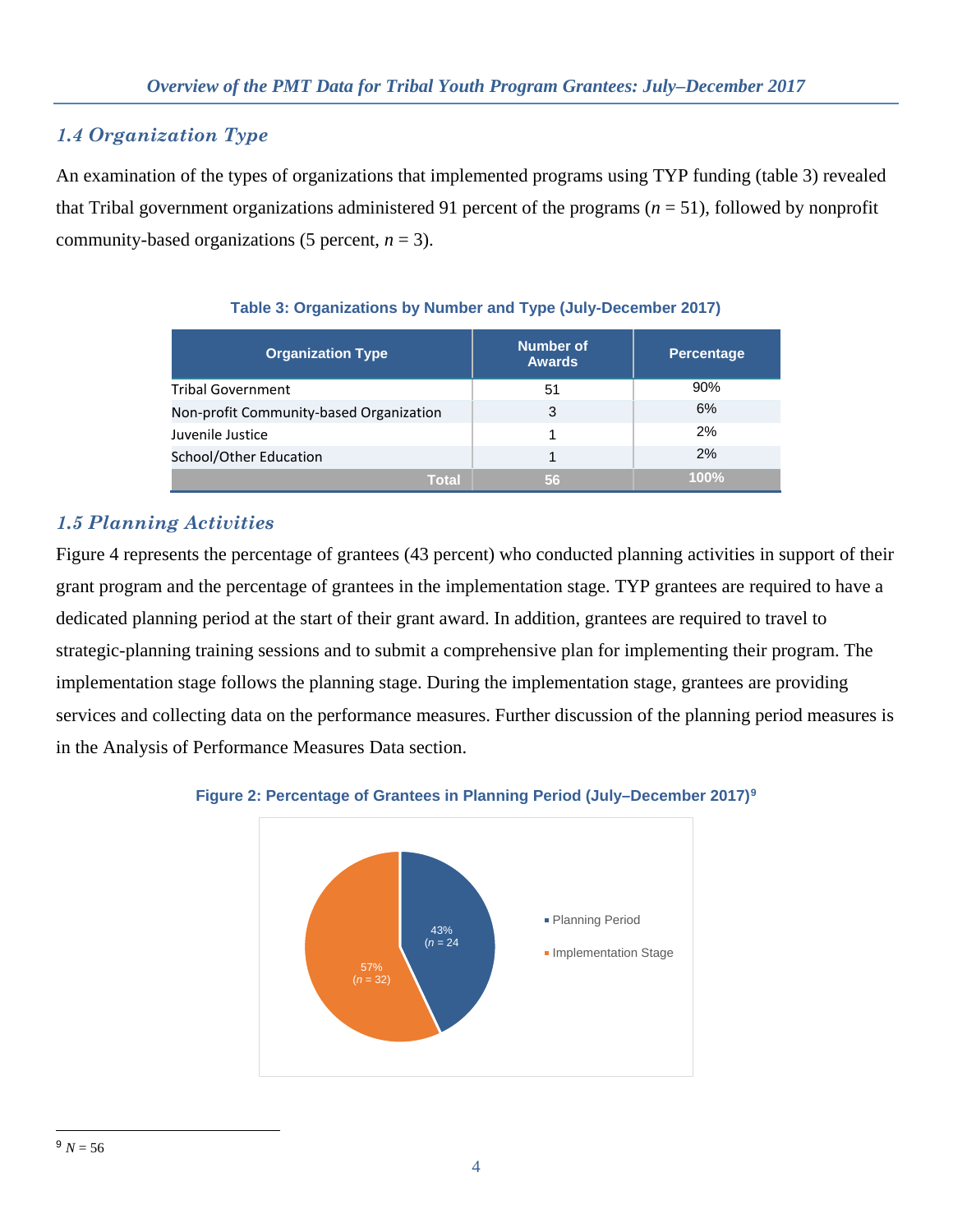#### *1.6 Program Categories*

Grantees are required to select a program category for their award, and grantees can select more than one category. Figure 3 shows the breakdown of grantee-selected program categories by frequency. The program category (e.g., prevention services, interventions for court-involved youth, and alcohol and drug abuse prevention programs) is a grouping method that grantees select to correspond with the activities approved in each OJJDP application. The selected program category lasts for the life of the award and does not change, unless a change is requested by the grantee and approved by OJJDP.

The largest program category funded by TYP, representing 38 selections by grantees, was the prevention service activities category. Alcohol and drug abuse prevention programs were the second largest category funded by TYP (11 selections), followed by tribal juvenile justice system (6 selections).<sup>[10](#page-4-0)</sup> The indigent defense program category was added to TYP in 2015, but no grantees reported implementing indigent-defense activities during this reporting period.





<span id="page-4-1"></span><span id="page-4-0"></span> $\overline{a}$ <sup>10</sup> Five grantees selected more than one program category.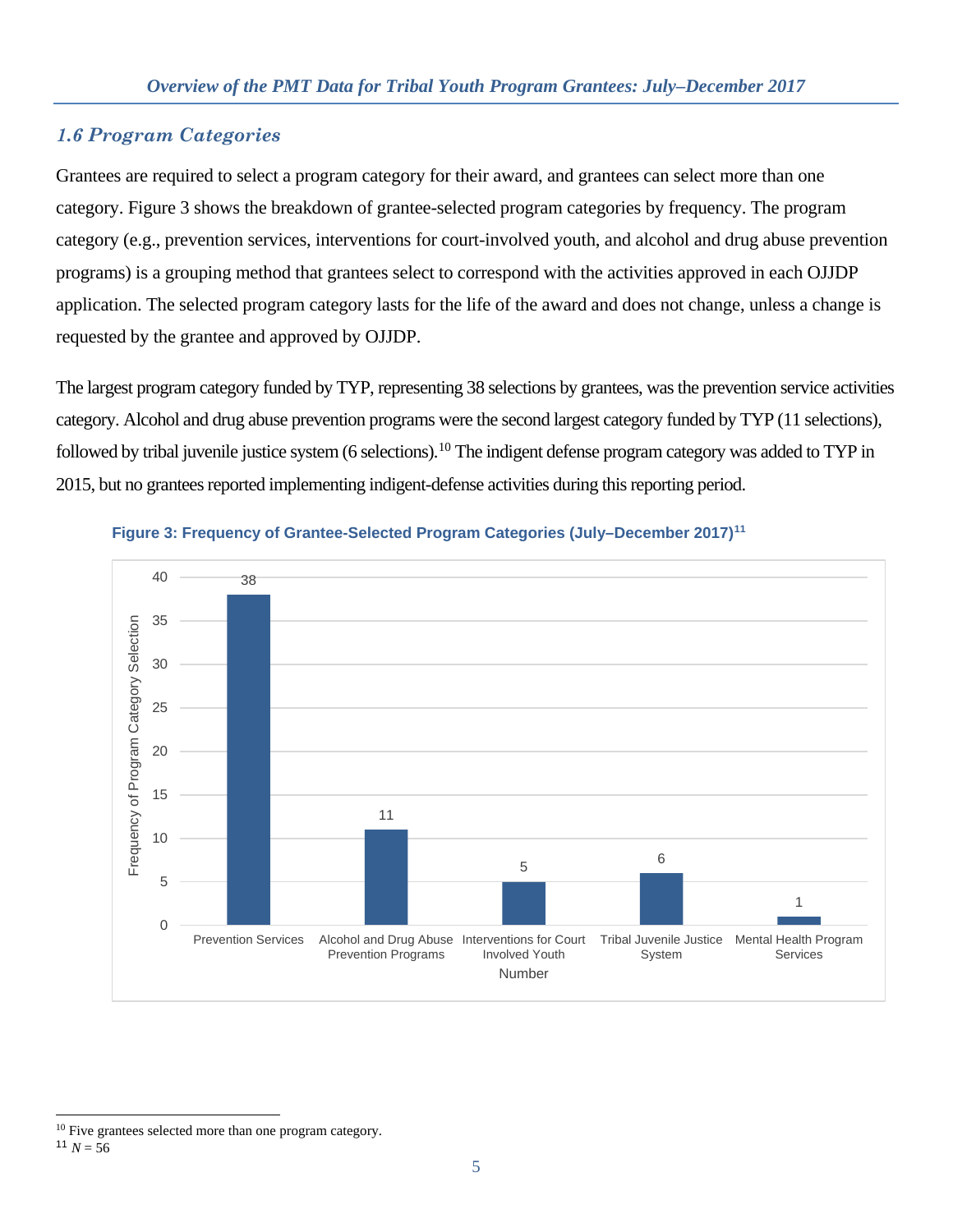### **2. Analysis of Performance Measures Data for July–December 2017**

### *2.1 Analysis of Target Behaviors*

Grantees whose programs use TYP grant funds to provide direct services to youth are required to track and report data for certain target behaviors serviced by their program. Data are collected on the number of youth who demonstrate a positive change in a target behavior during the reporting period. The target behaviors that are the primary focus areas of TYP are improving cultural skill-building and decreasing substance use. During the July–December 2017 reporting period, 85 percent of youth exhibited a positive change in cultural skillbuilding/cultural pride, and 84 percent of youth exhibited a positive change in substance use. Table 4 shows that overall, 82 percent of youth exhibited a desired change in the target behaviors measured in the short term.

| Target Behavior <sup>13</sup>          | <b>Youth with Noted</b><br><b>Behavioral Change</b> | <b>Youth Receiving</b><br><b>Services for Target</b><br><b>Behavior</b> | <b>Percent of Youth with</b><br><b>Noted Behavioral Change</b> |
|----------------------------------------|-----------------------------------------------------|-------------------------------------------------------------------------|----------------------------------------------------------------|
| GED                                    | $\overline{4}$                                      | $\overline{4}$                                                          | 100%                                                           |
| Occupational Skill Training            | 37                                                  | 39                                                                      | 95%                                                            |
| <b>Family Relationships</b>            | 312                                                 | 335                                                                     | 93%                                                            |
| <b>GPA</b>                             | 78                                                  | 84                                                                      | 93%                                                            |
| <b>Job Skills</b>                      | 81                                                  | 87                                                                      | 93%                                                            |
| <b>Family Functioning</b>              | 74                                                  | 83                                                                      | 89%                                                            |
| Cultural Skill-Building/Cultural Pride | 1,871                                               | 2,195                                                                   | 85%                                                            |
| Substance Use                          | 43                                                  | 51                                                                      | 84%                                                            |
| Community Involvement                  | 237                                                 | 285                                                                     | 83%                                                            |
| School Attendance                      | 243                                                 | 301                                                                     | 81%                                                            |
| Social Competence                      | 266                                                 | 343                                                                     | 78%                                                            |
| <b>Employment Status</b>               | 13                                                  | 17                                                                      | 76%                                                            |
| <b>Antisocial Behavior</b>             | 21                                                  | 29                                                                      | 72%                                                            |
| <b>High School Completion</b>          | 19                                                  | 27                                                                      | 70%                                                            |
| <b>Prosocial Behavior</b>              | 188                                                 | 395                                                                     | 48%                                                            |
| <b>Total</b>                           | 3,487                                               | 4,275                                                                   | 82%                                                            |

#### **Table 4: Short-Term Performance Data on Target Behaviors (July–December 2017)[12](#page-5-0)**

<span id="page-5-0"></span> $12$  Number of grantees reporting on these measures range from 3 grantees reporting on GED to 30 grantees reporting on Cultural Skill-Building/Cultural Pride.

<span id="page-5-1"></span><sup>&</sup>lt;sup>13</sup> Gang resistance is not included in table 4, since no grantees reported data in this category.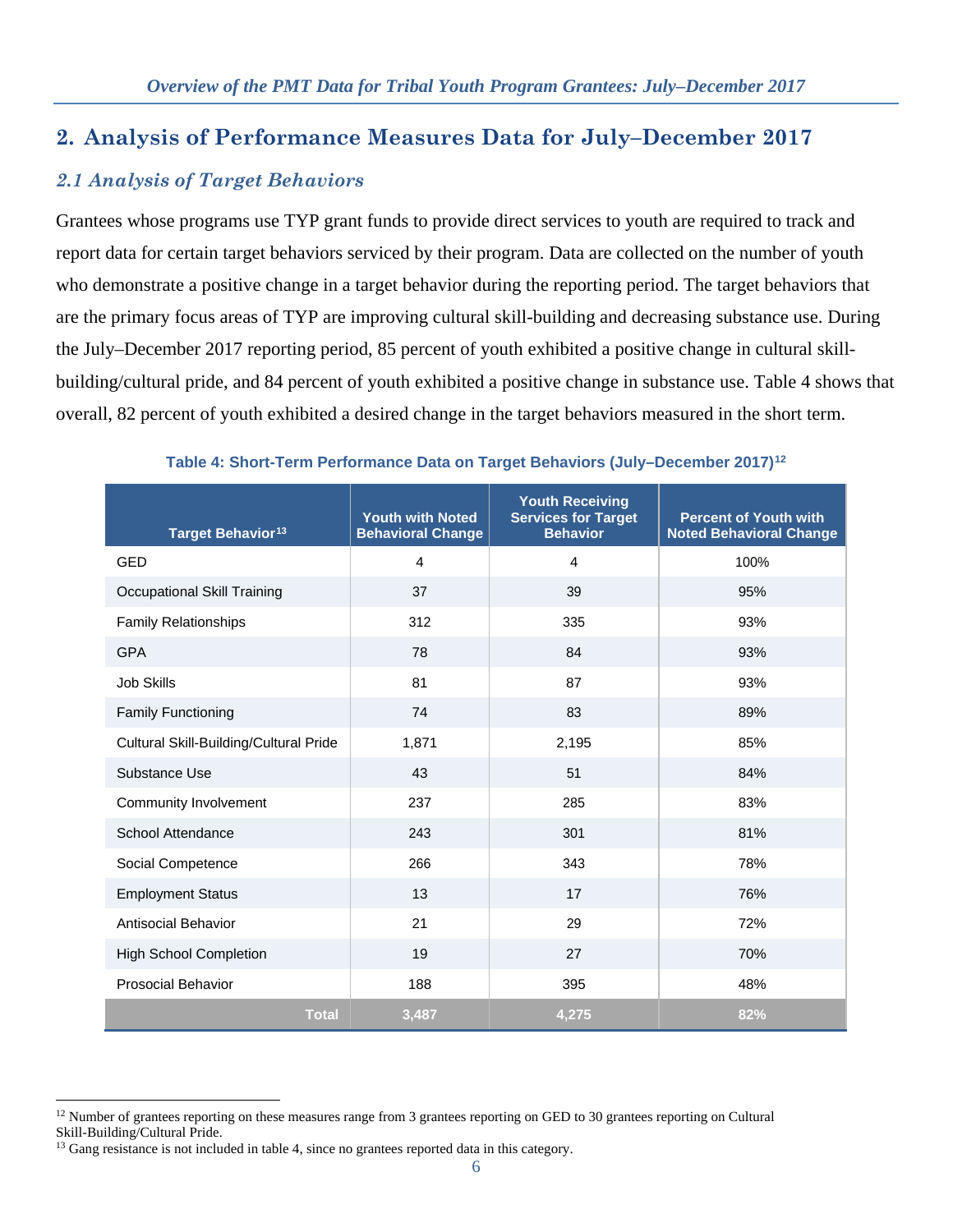#### *2.2 Analysis of Planning Year Activities*

Twenty-four out of 56 grantees indicated that they conducted planning activities. The planning phase was created to support grantees through a strategic planning process that is designed to identify program challenges and strategies for addressing them, including creating partnerships necessary for implementation and sustainability. In the planning phase, grantees develop a mission and vision statement, develop an advisory board, create a logic model, and conduct action planning and communications and sustainability planning. The development of a strategic plan is required by OJJDP as a special condition of the Tribal grant, and awardees are required to travel to a strategic planning training.<sup>[14](#page-6-0)</sup> As Table 5 displays, 58 partnerships were developed, and 393 people were trained.<sup>[15](#page-6-1)</sup> Grantees also reported on the OJJDP-sponsored Tribal meetings they attended. Grantees are required to participate in a web-based new grantee orientation, which provides all new grantees an opportunity to meet the OJJDP leadership and program management team. The orientation gives grantees a greater understanding of key grant administration resources and a greater awareness of common shortfalls in grant administration.<sup>[16](#page-6-2)</sup> Sixty-seven percent of grantees ( $n = 16$ ) that conducted planning activities attended the Tribal new grantee orientation, and 33 percent  $(n = 8)$  of grantees attended a strategic planning meeting.

| <b>Performance Indicator</b>                                    | <b>Data</b>       |
|-----------------------------------------------------------------|-------------------|
| Number of partnerships developed                                | 58                |
| Number of people trained                                        | 393               |
| Planning activities conducted                                   | 24                |
| Percentage of grantees attending Tribal new grantee orientation | 67%<br>$(n = 16)$ |
| Percentage of grantees attending strategic planning             | 33%<br>$(n = 8)$  |

**Table 5: Planning Year Activities (July-December 2017)[17](#page-6-3)**

Figure 4 shows the types of planning documents TYP grantees created. Most of these documents are presented at the strategic planning meeting, which usually occurs during the first year of the grant in January or February. The majority of grantees reported developing advisory boards  $(n = 17)$  and community partnerships  $(n = 17)$ .

<span id="page-6-0"></span><sup>14</sup> <https://www.justice.gov/jmd/file/934626/download>

<span id="page-6-1"></span><sup>&</sup>lt;sup>15</sup> This is the raw number of individuals or program staff receiving any formal training relevant to the program or their position as program staff. It includes any training that is paid for by the OJJDP grant.

<span id="page-6-2"></span><sup>16</sup> <https://www.justice.gov/jmd/file/934626/download>

<span id="page-6-3"></span> $17 N = 24$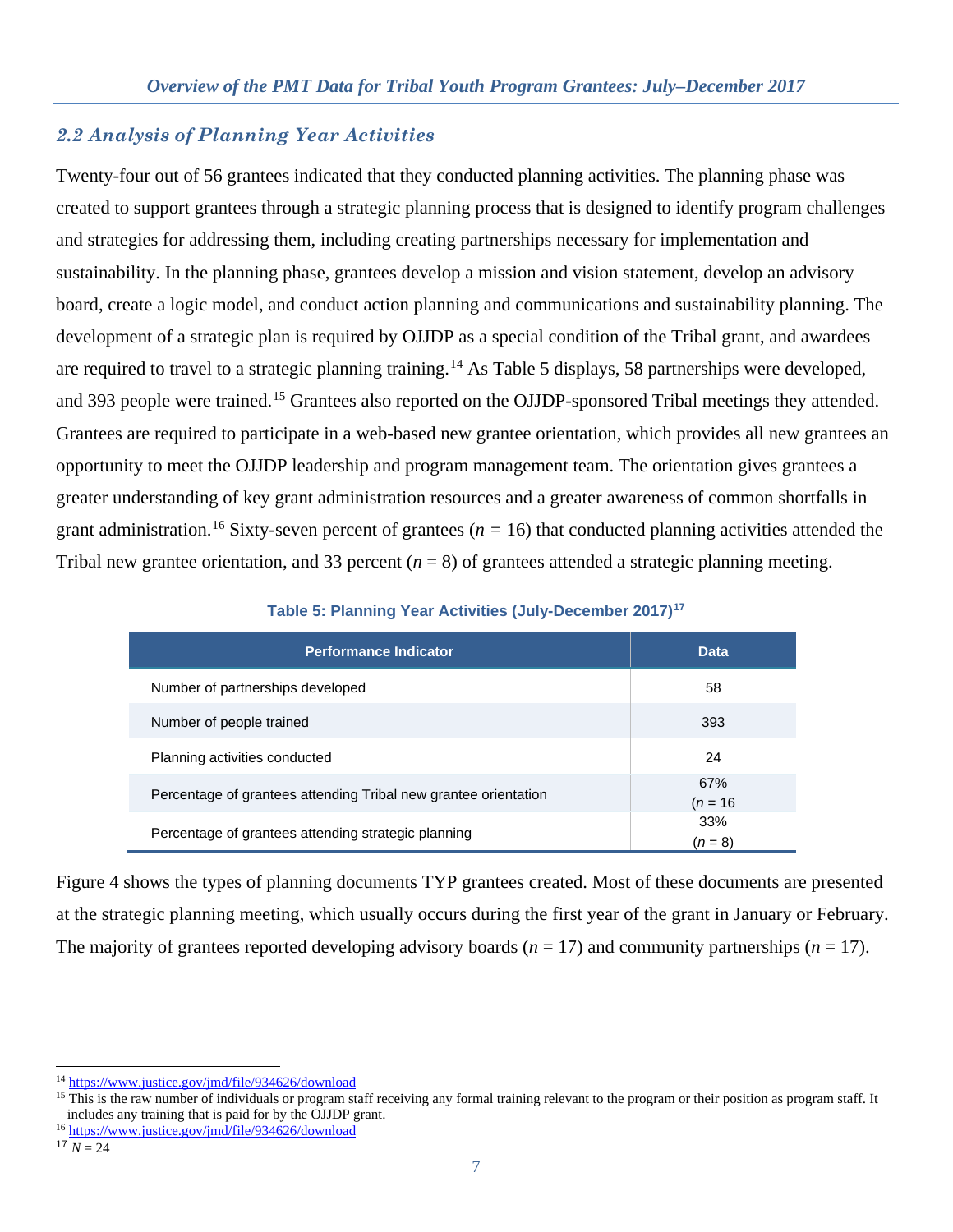

**Figure 4: Planning Documents Developed (July-December 2017)[18](#page-7-0)**

## *2.3 Analysis of Prevention/Intervention/Alcohol and Substance Abuse Prevention*

This section presents core measure data in the prevention services, interventions for court-involved Tribal youth, and alcohol and substance abuse prevention program categories. Table 6 demonstrates that TYP grants served 10,650 individuals, of which 68 percent  $(n = 7,205)$  were youth. During the reporting period, participants completed 175,698 service hours, with 37 percent completed by youth  $(n = 47,199)$ .

Offending and reoffending rates were measured for program participants over the short- and long-term. Shortterm data indicate 8 percent of youth tracked during the reporting period committed an offense, as did 17 percent who were tracked over the long-term. Looking a recidivism data, 3 percent of youth reoffended in the short-term, and grantees did not report any youth reoffending in the long-term, 6−12 months after exiting the program.

<span id="page-7-0"></span> $\overline{a}$  $18 N = 24$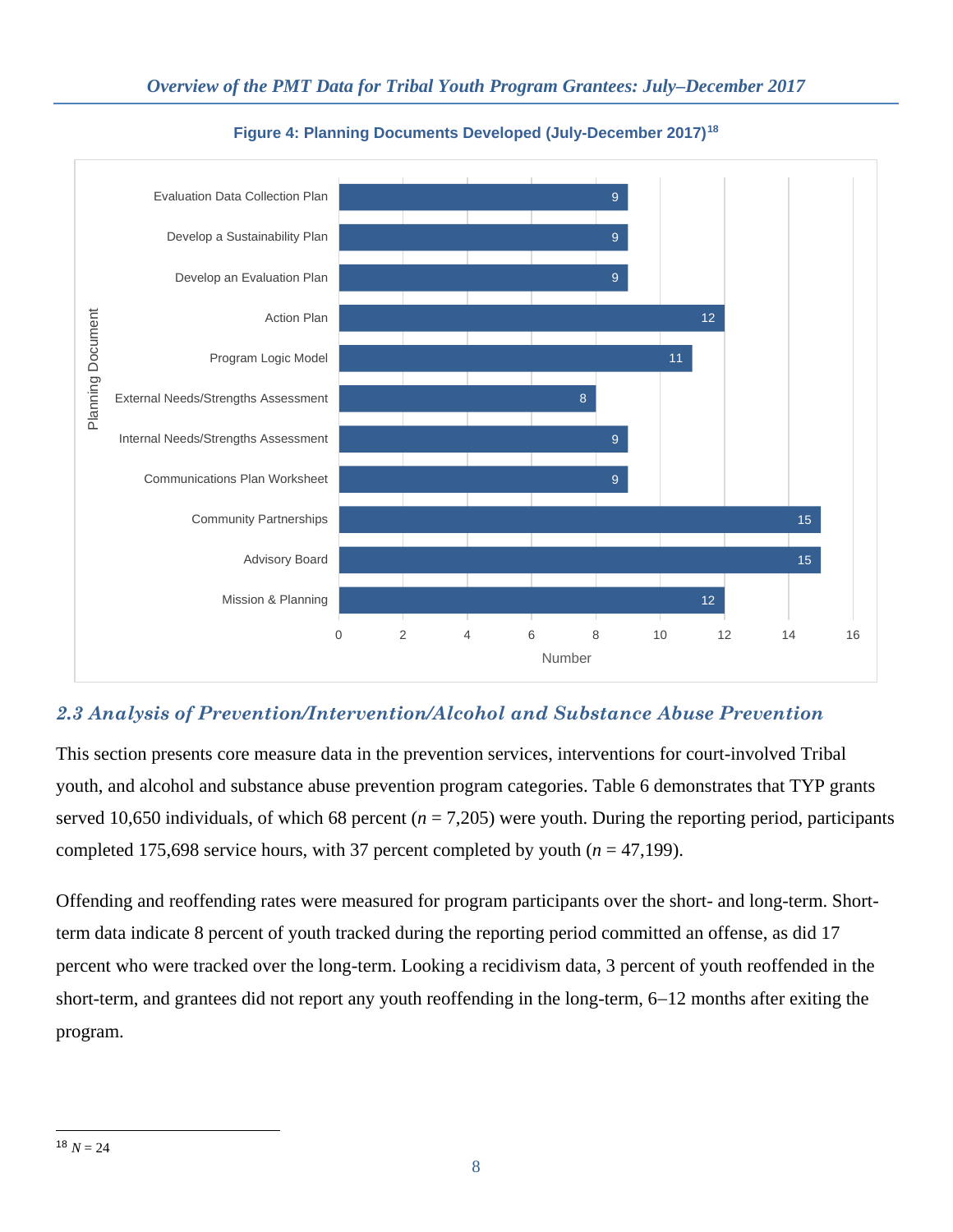| Table 6: Prevention/Intervention/Alcohol and Substance Abuse Prevention (July–December 2017) <sup>19</sup> |  |  |  |  |
|------------------------------------------------------------------------------------------------------------|--|--|--|--|
|------------------------------------------------------------------------------------------------------------|--|--|--|--|

| <b>Performance Measure</b>                                                | <b>Number</b>                                      |
|---------------------------------------------------------------------------|----------------------------------------------------|
| Number of program youth and/or families served                            | 10.650<br>Percent youth = $68\%$ ( $n = 7,205$ )   |
| Number of service hours that youth and/or families completed              | 175,698<br>Percent youth = $37\%$ ( $n = 47,199$ ) |
| Percent of program youth who offended (short-term)                        | 8%<br>(91 out of 1,119 total)                      |
| Percent of program youth who offended (long-term)                         | 17%<br>(5 out of 30 total)                         |
| Percent of program youth who were victimized (short-term)                 | 73%<br>(510 out of 695 total)                      |
| Percent of program youth who were victimized (long-term)                  | 0%<br>(0 out of 17 total)                          |
| Percent of program youth who were revictimized (short-term) <sup>20</sup> | $< 1\%$<br>(1 out of 113 total)                    |
| Percent of program youth who were revictimized (long-term) <sup>21</sup>  | $0\%$<br>(0 out of 0 total)                        |
| Recidivism <sup>22</sup>                                                  | <b>Number</b>                                      |
| Percent of program youth who reoffended (short-term)                      | 3%<br>(3 out of 118 total)                         |
| Percent of program youth who reoffended (long-term)                       | 0%<br>(0 out of 4 total)                           |
| <b>Behaviors Among Alcohol/Substance Abuse Participants Only</b>          | <b>Data</b>                                        |
| Percent of program youth who relapsed (overall)                           | $< 1\%$<br>(2 out of 214 total)                    |

### *2.4 Analysis of Tribal Juvenile Justice System*

Table 7 presents an analysis of the mandatory and core measure data for the Tribal juvenile justice system program category. TYP grantees are asked to report on data that reflect staff training and family satisfaction with the juvenile justice system. Table 7 shows the percentage of youth served and staff trained under the Tribal juvenile justice system program category. Overall, the majority of respondents indicated they were satisfied with the juvenile justice system (i.e., 100 percent of staff, 71 percent of youth, and 71 percent of families). Furthermore, all staff showed an increase of knowledge of the program area after completing training.

 $\overline{a}$  $19 N = 38$ 

<span id="page-8-1"></span><span id="page-8-0"></span><sup>&</sup>lt;sup>20</sup> This number only pertains to Interventions for Court-Involved Youth programs, since Prevention Service and Alcohol and Drug Abuse Prevention programs are not required to track and report revictimization data.

<span id="page-8-2"></span><sup>&</sup>lt;sup>21</sup> This number only pertains to Interventions for Court-Involved Youth programs, since Prevention Service and Alcohol and Drug Abuse Prevention programs are not required to track and report revictimization data.

<span id="page-8-3"></span><sup>&</sup>lt;sup>22</sup> The recidivism data only pertain to Interventions for Court-Involved Youth programs. Prevention Service and Alcohol and Drug Abuse Prevention programs are not required to track and report reoffending data.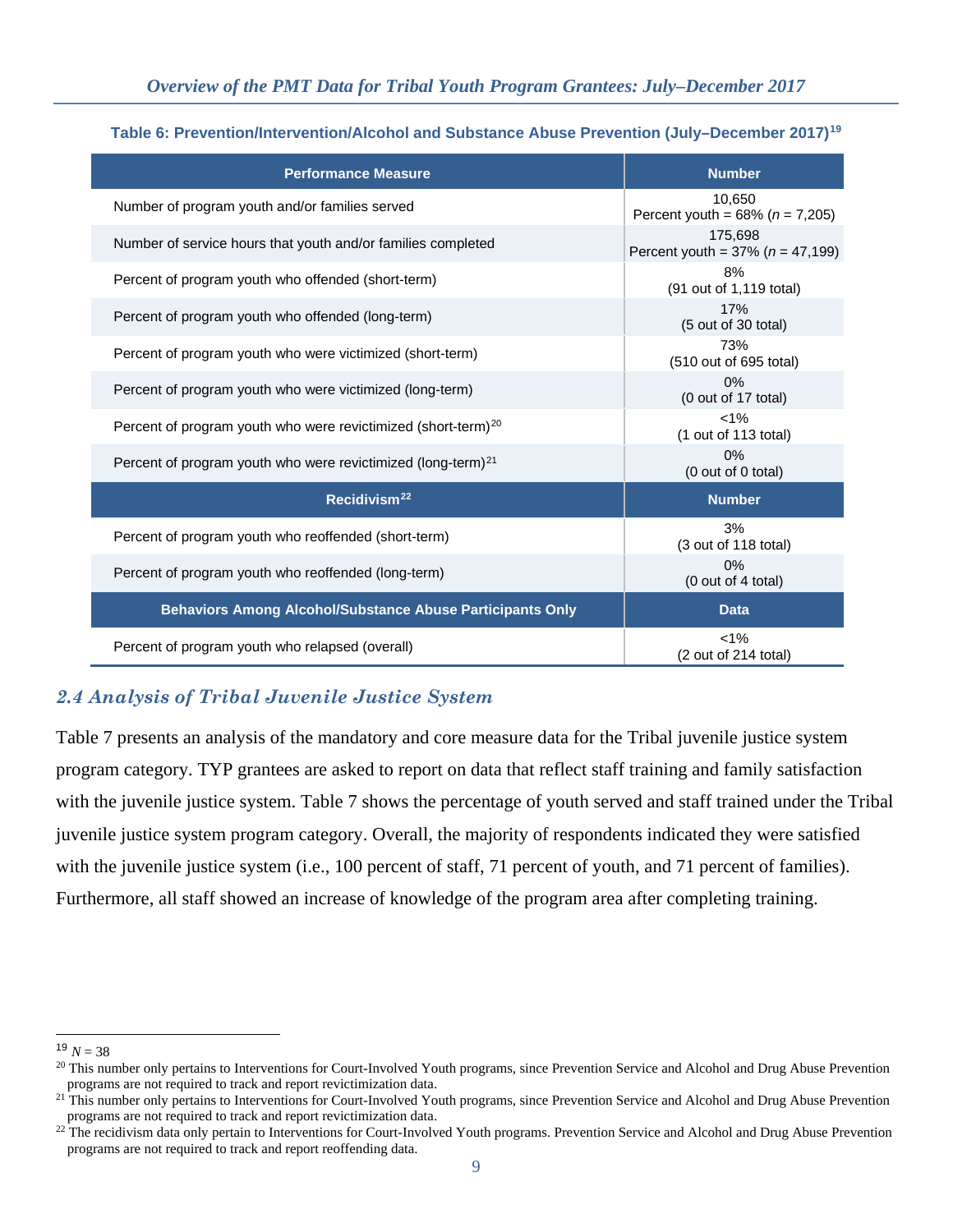| <b>Performance Indicator</b>                                                | <b>Data</b>                                    |
|-----------------------------------------------------------------------------|------------------------------------------------|
| Number of people trained                                                    | 5                                              |
| Percent of program staff exhibiting increased knowledge of the program area | $100\%$<br>$(n=5)$                             |
| Percent of youth satisfied with the program                                 | 71%<br>$(10 \text{ out of } 14 \text{ total})$ |
| Percent of families satisfied with the program                              | 71%<br>$(10 \text{ out of } 14 \text{ total})$ |
| Percent of staff satisfied with the program                                 | 100%<br>$(n=6)$                                |

#### **Table 7: Tribal Juvenile Justice System (July–December 2017)[23](#page-9-0)**

## *2.5 Analysis of Mental Health Program Services*

This section presents mandatory and core measure data for the mental health program services category. Four youth participants received mental health programservices. None of the participants completed the established program requirements successfully (table 8).

#### **Table 8: Mental Health Program Services (July–December 2017)[24](#page-9-1)**

<span id="page-9-1"></span><span id="page-9-0"></span>

| <b>Performance Indicator</b>                                                                               | <b>Data</b>                              |
|------------------------------------------------------------------------------------------------------------|------------------------------------------|
| Number of mental health program youth and/or families served                                               | 4<br>Percent youth = $50\%$ ( $n = 2$ )  |
| Number of mental health program youth and/or families screened                                             | 4<br>Percent youth = $100\%$ ( $n = 4$ ) |
| Number of mental health program youth and/or families with formal<br>psychological/psychiatric evaluations | 4<br>Percent youth = $100\%$ ( $n = 4$ ) |
| Percentage of successful mental health program completions among program<br>participants                   | $0\%$                                    |